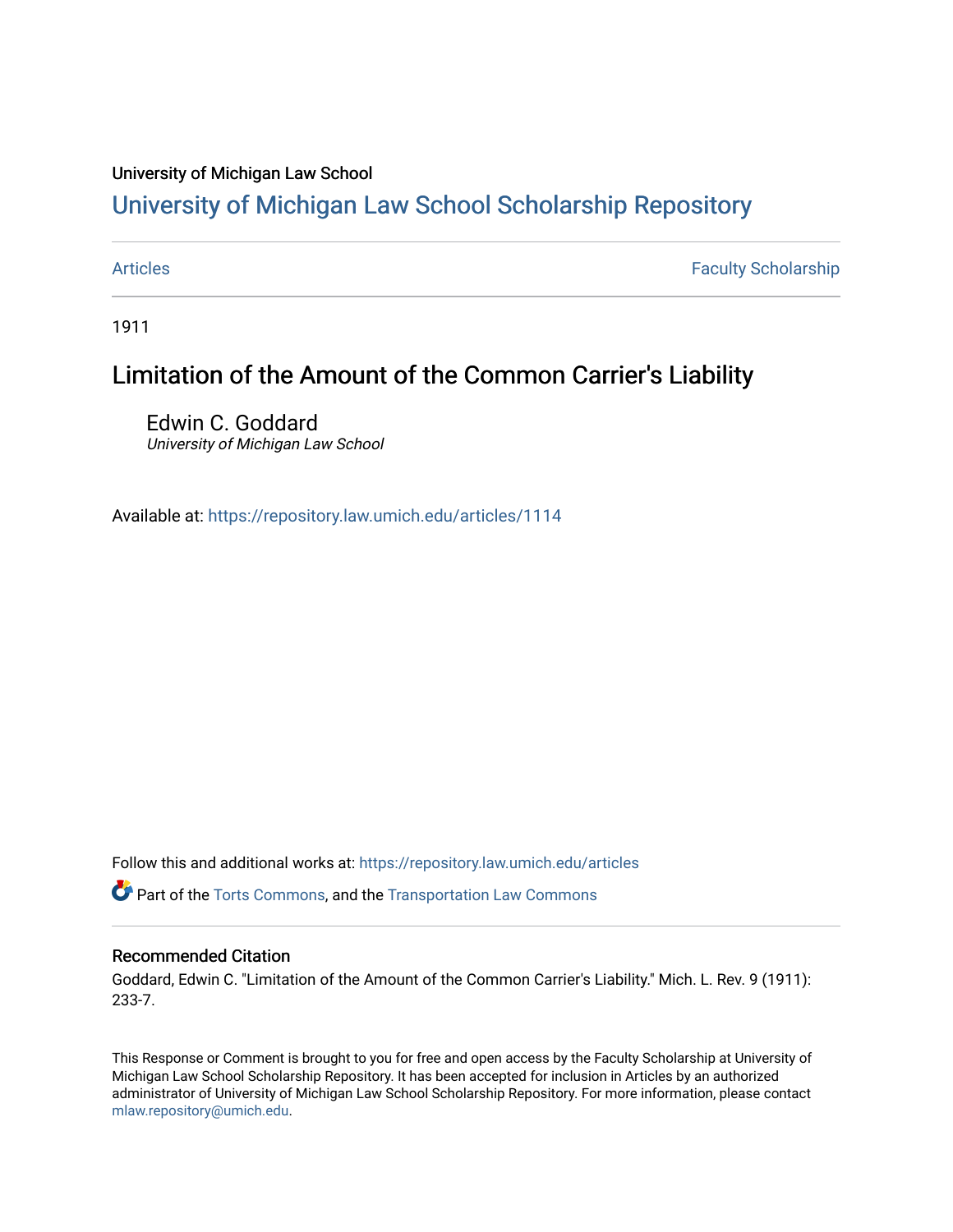# MICHIGAN LAW REV

PUBLISHED MONTHLY DURING THE ACADEMIC YEAR, EXCLUSIVE OF OCTOBER, BY THE LAW FACULTY OF THE UNIVERSITY OF MICHIGAN

### **SURSCRIPTION PRICE \$2.50 PER YEAR**

38 CENTS PER NUMBER

### JAMES H. BREWSTER, Editor **EVANS HOLBROOK, Acting Editor**

ADVISORY ROARD:

| <b>HENRY M. BATES</b> | VICTOR H. LANE | <b>HORACE L. WILGUS</b> |
|-----------------------|----------------|-------------------------|
|                       |                |                         |
|                       |                |                         |

ARTHUR J. ABBOTT, of Michigan. HOWARD L. BAREDULL, of Ohio. ALLEN MCK. BOND, of Kentucky: HOWARD H. CAMPBELL, of Michigan. CHARLESL. CUNNINGHAM. of Pennsylvania. BEN H. DEWEY, of Ohio. RDMUND C. DICKINSON, of Indiana. CLARENCE E. RLDRIDGE, of Michigan. JOSEPH F. GOLDSEERRY, of Ohio. CARL B. GRAWN, of Michigan.

Editorial Assistants, appointed by the Faculty from the Class of 1911: H. STANLEY MCCALL, of Ohio. LEON F. MINER. of Michigan. WM. W. MONTGOMERY, of Washington. JOHN C. MURRAY, of California. VICTOR H. NYSEWANDER, of Michigan. JOHN S. PRESCOTT, of Michigan. MCKEE ROBISON, of Michigan. FRED J. SLATER, of New York. BURTON A. TYLER, of Illinois. FRED S. ZICK, of Illinois.

### NOTE AND COMMENT.

LIMITATION OF THE AMOUNT OF THE COMMON CARRIER'S LIABILITY.-HEP-BURN ACT.-When the case of Railroud v. Lockwood, 17 Wall. (U. S.) 357, settled the law that the common carrier can not contract against liability for losses due to his negligence, it did not put an end to the efforts of common carriers to escape liability for losses so arising. See 8 MICH. L. REV. 531. Various stipulations were printed in bills of lading, among them one providing that in case of loss the money recoverable should not exceed a specific sum. In many early cases this was decided to be but a new way of escaping the common law liability of the carrier for his negligence, by getting out of one half, or one-third, or some other fraction, of the liability which the courts had said could not be escaped at all. Thus in-Moulton v. St. Paul, Minneapolis & Manitoba Ry. Co., 31 Minn. 85, 47 Am. Rep. 781, an agreement that, in case of total loss, the damage should in no case exceed \$100.00 per head for horses, the court held to be contrary to public policy as relieving the carrier of liability for his own negligence. Horses worth \$200.00 each having been shipped under such a contract and lost through the negligence of the carrier, full recovery was allowed. The United States Supreme Court, however, in Hart v. Pennsylvania R. Co., 112 U. S. 331, held that an agreed valuation for the purpose of shipment of not more than \$200.00 each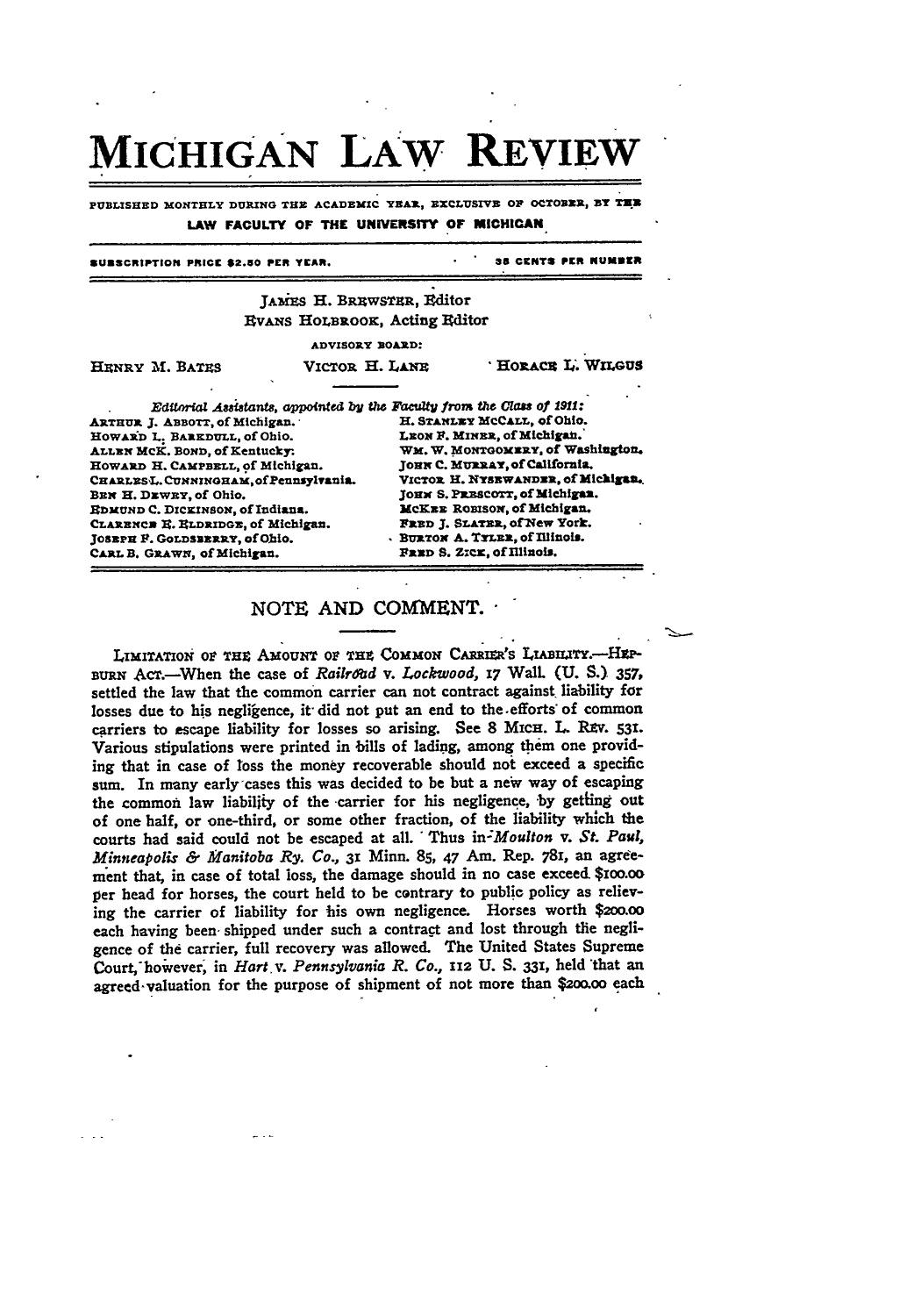on horses was valid, because it appeared that this valuation had furnished the basis for the carrying charges. It was not only no exemption from liability for negligence, but on the other hand to hold the carrier liable in a greater sum would be fraud, and repugnant to the soundest principles of fair dealing and of the principle of freedom of contract.

It is more than a quarter of a century since that decision, but there is not yet aty sign of diminution in the volume of cases in which shippers continue to contend against conditions resulting from that rule of law. The question is a troublesome one. Fraud is often attempted upon'the carrier. If Persian shawls and rugs and a diamond ring are shipped under a contract describing the goods as a second-hand desk, and providing against no extraordinary liability, unless a special agreement is made and the value is endorsed thereon, then certainly it is eritirely equitable to limit recovery to the value of a second-hand **desk.** *Hachadoorian v. Louisville & Nashville R. Co.,* **x28 App.** Div. 171, 112 N. Y. Supp. 660. And if a shipper himself fills in a shipping receipt limiting recovery to fifty dollars unless the value is stated, and if the carrier has no knowledge of the real value of the goods shipped, then it seems reasonable to deny a higher recovery where a shipper did not fill in the blank as to value. *High Co. v. Adams Express Co.,* (Ga. **App.),** 63 **S.** *..* **mII25.** See also *Douglass Co. v. Minnesota Transfer Co.* (Minn.), **30** L. R. **A.** 86o. But a limitation of recovery to \$5o.oo where the carrying charges were \$98.xo is pretty clearly not based upon any understanding that **\$50.oo** represents the real value. And the same thing is true in a case like *Murphy v. Wells Fargo & Co., 99* Minn. **23o, io8** N. W. *o7o,* in which strawberries worth \$2,ooo.oo were shipped at a charge **of \$330.oo** and the carrier unsuccessfully attempted to limit the value for purposes of shipment to \$5o.oo. See. however, *Baum, v. Long Island R. Co.,* io8 N. Y. Supp. **1113,** in which the goods were worth \$1,192.88, but recovery was limited to **\$50.00,** and *Donlon v. Southern Pacific Co.,* **151** Cal. 6o3, **91** Pac. 6o3, **ii** L. R. A. **(N. S.)** 811, in which the owner of valuable horses which had been shipped over defendant railroad was limited to the recovery of the stipulated **\$20.00** for each horse.

Some cases have gone very far to uphold all such stipulations. *Baum v. Long Island R. Co.,-* supra, *Donlon v. Southern Pacific Co.* supra. Some have denied the operation of the rule almost *in toto. Baltimore & Ohio R. Co. v. Oriental Oil Co.* (Tex. Civ. **App.), ii** S. **W. 979;** *Southern Express Co. v. Owens* (Ala.), 41 South. **752.** The widely divergent rules are fully discussed in the-recent case of *Hansen v. Great Northern Ry. Go.* **(N. D.),** 121 N. W. 78, which adopts a middle course, holding that a value in a bill of lading, which is set without inquiry or investigation as to the'true value of the property, is arbitrary, is not reasonable and just, and is therefore invalid.- It would seem from the general principles accepted **by** the courts that the test as to the validity of provisions of this sort should be their reasonableness.' An actual *bona fide* valuation should be binding, but one that is -arbitrarily fixed, **or** one that was evidently intended to excuse the carrier from his real liability on the condition that he would charge the shipper a less rate, should not. **-If** he and a shipper may agree that the-liability may be less than the real value, there would seem to **be** no reason why they may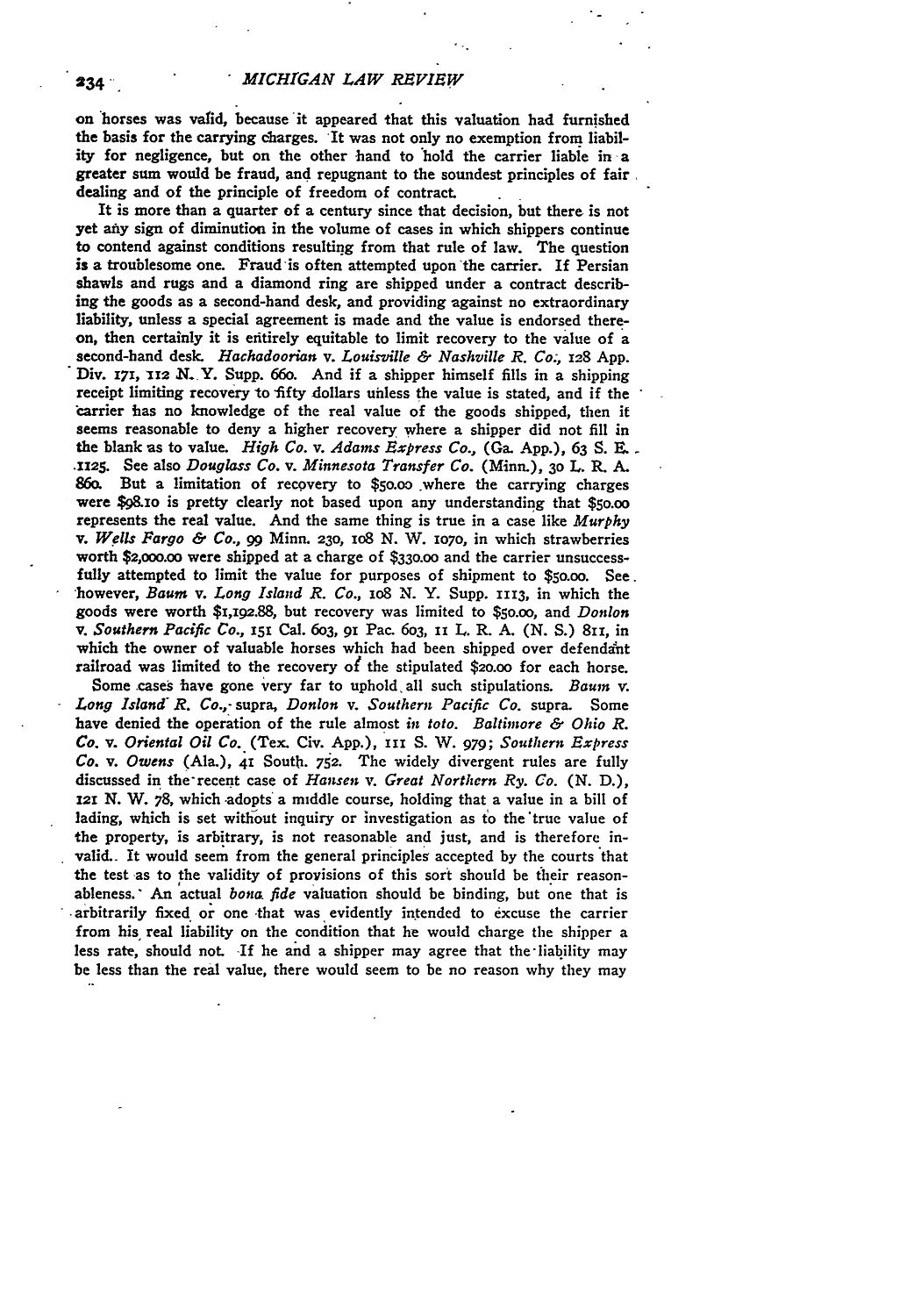not by their private agreement make it as much less as they please, or even<br>excuse the carrier altogether. This it is well settled, can not be done by a<br>contract assented to by an individual shipper. On the other hand, if shipper attempts a fraud upon the carrier, or refuses to respond upon the carrier's request for information, it is certainly just to fix limits on the carrier's liability. *Central of Georgia Ry. Co. v. Butler Marble Co.* (Ga. App.), **68 S. E. 775.** Compare *Alair v. Northern Pacific R. Co.,* **53** Minn. i6o, **i9** L. R. **A.** 764, with *Moulton v. St. Paul, Minneapolis & Manitoba R. Co.,* **31** Minn. **85, 47** Am. Rep. **781,** in which the Minnesota court harmonizes its decisions upon this basis. In the Georgia case a general limitation as to value of twenty cents per cubic foot for monumental marble was held to be clearly nothing more than an arbitrary adjustment for the measure of damages in case of loss, which could **not** exempt the carrier from liability for the true value **of** a shipment lost **by** his negligence. If there were an issue of fact as to whether the value fixed .was a *bona fide* valuation the question would be one for the jury, but here the carrier knew what the goods -were and the value fixed was manifestly inadequate. See also *Southern Express Co. v. Hanaw* (Ga.), **67** *S.* **R.** 944, in which the Supreme Court of Georgia refused to give effect to the New York rule on a shipment from New York, because the express receipt limiting liability **to.\$5o.oo** unless a definite value was given, while it would be binding in New York, was conirary to public policy in Georgia unless it appeared that \$5o.oo was a *bona fide* valuation. In *Powers Mercantile Co. v. Wells Fargo & Co., 93 Minn. 143, 100 N. W.* 753, the same limitation in an express receipt was held not binding on a consignment known by the Express Co. to contain silk shirtwaists. The same court in Ostroot v. Northern Pacific Ry. Co. (Minn.), 127 N. W. 177, held a shipper not bound by a stipulation limiting recovery for household goods to five dollars per hundred-weight. "It should require no argument to show that a valuation of five dollars per hundred-weight, when applied to pianos, cooking utensils and household goods, is intended as a mere arbitrary limitation of liability." But the same court. in *Porteous v. Adams Express Co.,* (Minn.) *,27* **N.** W. **429,** refused to allow a recovery **of.** more than \$5o.o0 on a shipment of a paste-board box, although the box contained jewelry to the value of \$I,43s.oo. It appeared that the carrier had no knowledge of the contents of the box. The Utah court seems to make the same distinction, refusing to recognize a limitation where the facts show that it is unreasonable, but enforcing it in a case when goods worth \$40.00 per hundred-weight were shipped as household goods at a limit of \$5.00 per hundred-weight, the goods being described as **"A** roll of carpet including one feather **bed."** These goods might, for all the carrier knew, be worth no more **thari \$5.oo** per hundredweight. Larsen v. Oregon Shortline R. Co., (Utah) 110 Pac. 983.

But several recent decisions have upheld these limitations without regard **to the** distinctions in the last mentioned cases. The Michigan court, in *D'Arcy v. Adams Express Co.,* (Mich.) *127* **N. W.** 261, upheld an express receipt limiting to **\$50.oo** the value recoverable; though the goods shipped were opals worth *\$372.00,* and the carrier **had** notice and knowledge that the pickage contained valuable opals. *Bernard v. Adams Express Co.,* (Mass.)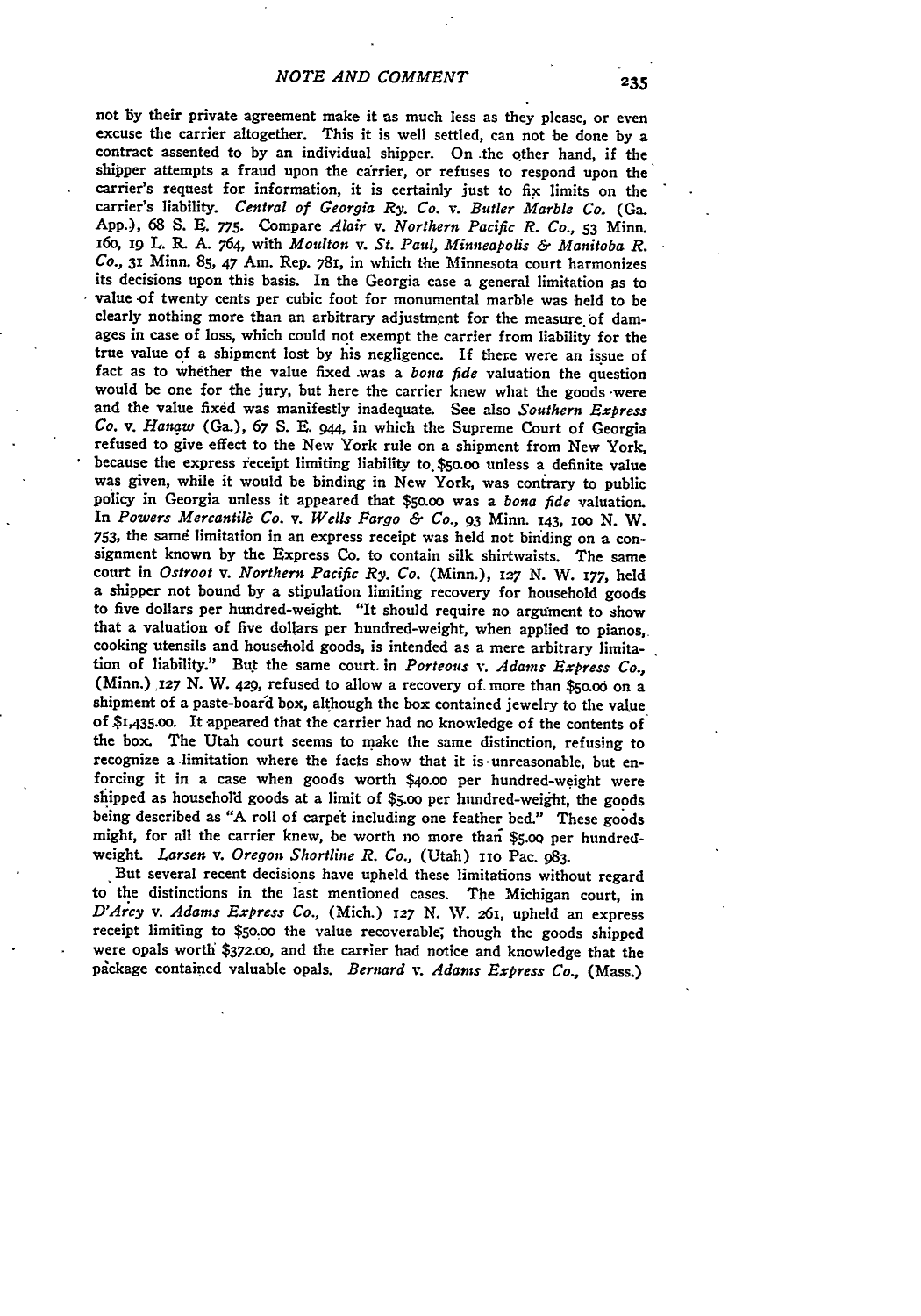gr **N. E. 325,** was **-a** case in which the Massachusetts court without making distinctions, -upheld. a similar contract, and cited with approval the recent New York case of *Greenwald v. Weir,* **i3o App.** Div. 696, **ii 5 N.** Y. Supp.. **311.** This very late case has been several times cited **by** other courts, see *Travis v. Wells Fargo & Co.,* **(N. J.),** 74 **Atl. 444;** *Larsen v. Oregon Shortline R. Co.,* (Utah), **nio** Pac. **983,** and it has now been approved **by** the court of last resort in New York, *Greenwald v. Barrett,* **(N.** Y.), **92 N. E. 218.** See also *In re Released Rates,* **13** Int. State Com. Com. **R. 55o.**

The Hepburn Act, passed June **29, i9o6,** c. **3591, 34** Stat. *5§,* **(U. S.** Comp. **St** Supp. igog, **p. is66)-,** has been held **by** some courts to put an end to contract limitations as to value. *Greenwald v. Weir*, III N. Y. Supp. 235, (overruled **iti 115 N.** Y. Supp. **311),** *Vigouroux v. Platte, x5* **N.** Y. Supp. **886, 62** Misc. 364. The act provides, P. **550,** "that any common carrier, railroad or transportation company, receiving property for transportation from a point in one state to a point in another state, shall issue a receipt or bill of lading therefor, and shall be liable to the lawful holder thereof for any loss, damage, or injury to such property caused **by** it or **by** any common carrier, railroad-or transportation company to which such property may be transferred, or over whose line or lines such property may pass, and no contract, receipt, rule or regulation shall exempt such common cairier, railroad, or transportation company from the liability hereby imposed; provided that nothing in this section shall deprive any holder of such receipt or bill of lading, of any remedy or right of action which he has under existing law."

The result of the opinions rendered thus far indicates that the statute will make no change in the effect of such contracts, except that it will fasten upon the carrier liability for the defaults of connecting carriers as well as **, for** its own negligence. It has yet to be passed upon **by** the Supreme Court of the United States. The various states are likely to hold to their former positions. See *Larsen v. Oregon Shortline R. Co.* (Utah), 110 Pac. 983; *Southern Express Co. v. Hanaw,* (Ga.) **67 S.** *.. 944; Greenwaid v. Barrett,* **(N. Y1.) 92 N.** X. **2x8;** *Travis v. Wells, Fargo & Co-* **(N. J.)** *74* AUt. 444; *Bernard v. Adams Express Co.* (Mass.) 91 N. E. 325...

An interesting turn is taken in *Schlosser v. Great Northern Ry. Co. (N.* DL) **127 N.** W. **5o2.** It is there held- that if one person is.\*bound to ship goods to- another the carrier becomes'the agent of the consignor. -If **by** the negligence of the carrier the goods are lost, then the consignee may sue either the consignor or the carrier, not on the contract of shipment, but on the liability of both 'principal and agent, or of either alone, for the torts of the agent. If this is gbod law, why may not a shipping public devise a contract whereby a consignor employs the carrier as his agent, so that the consignee may recover in tort against the carrier for any loss due to the negligence of the latter, and that he shall not be bound **by** the contract between the consignor' and the carrier? The end of this struggle between the carrier and the people is not yet. It may be that further statutes are to be required to secure quiet on this troubled water. In this connection the language used **by** the Interstate Commerce Commission in *Matter of Released Rates,* **13** Int. State Com. Com. L **565,** is very suggestive. "But we should not hesitate